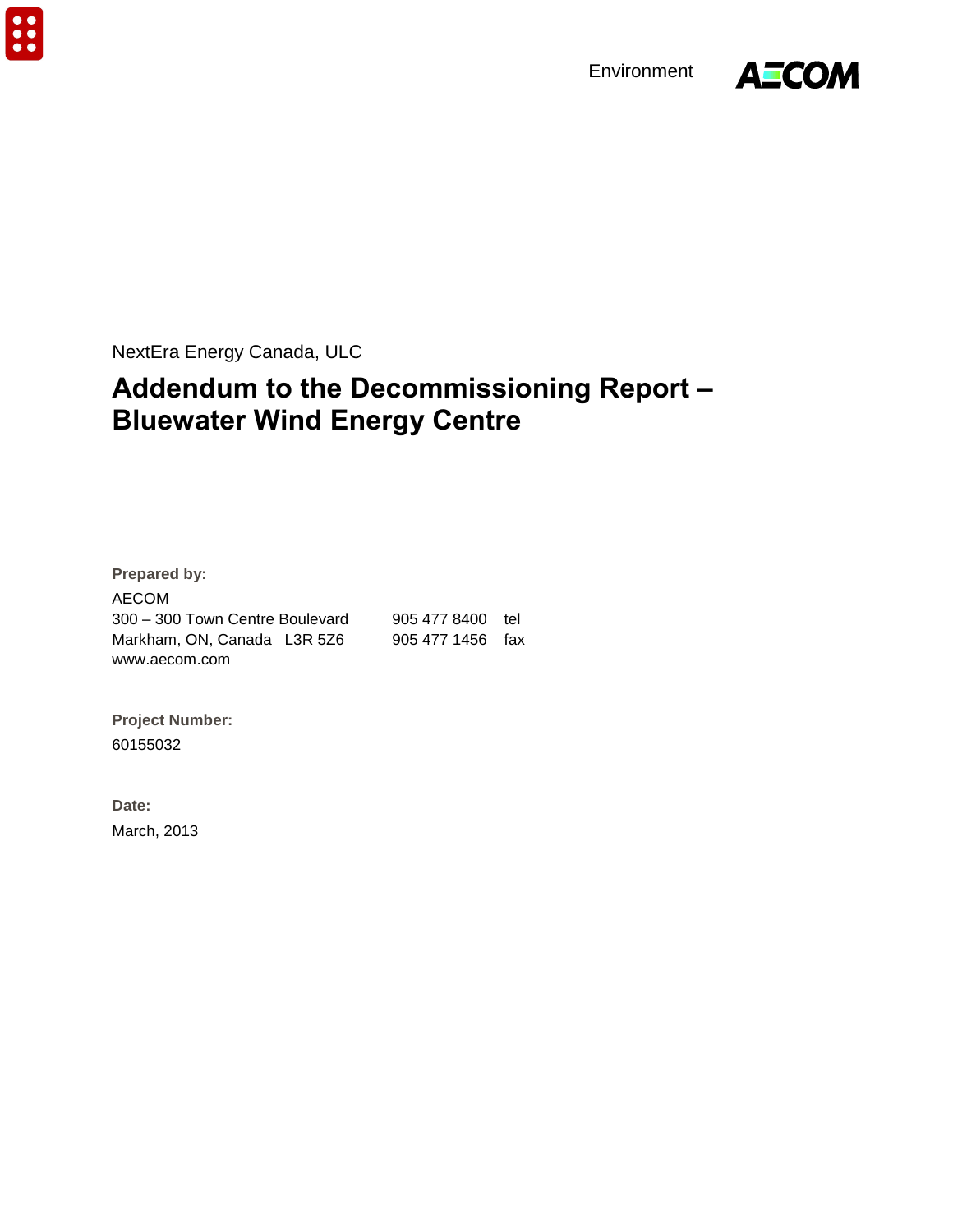# **Table of Contents**

|    |  | page |
|----|--|------|
| 1. |  |      |
|    |  |      |
|    |  |      |
| 2. |  |      |
| 3. |  |      |

## **List of Figures**

|--|--|--|

## **List of Tables**

## **Glossary of Terms**

| EIS  Environmental Impact Study          |
|------------------------------------------|
| MNROntario Ministry of Natural Resources |
| NextEra NextEra Energy Canada, ULC       |
| O.Reg. 359/09 Ontario Regulation 359/09  |
| The ProjectBluewater Wind Energy Centre  |
| REARenewable Energy Approval             |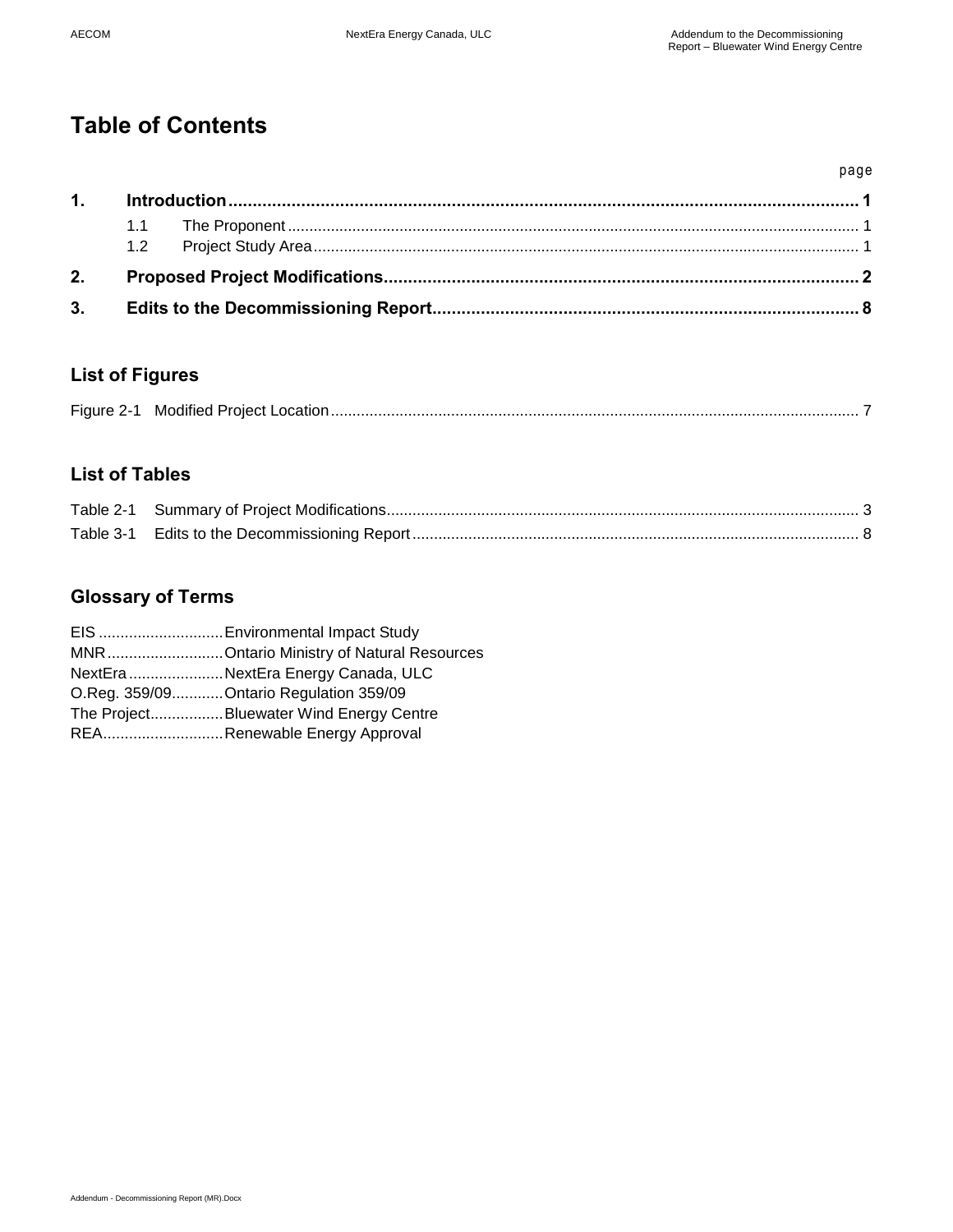# <span id="page-2-0"></span>**1. Introduction**

Varna Wind, Inc., a wholly owned subsidiary of NextEra Energy Canada, ULC (NextEra) is proposing to construct a wind energy centre project in the Municipalities of Bluewater and Huron East in Huron County, Ontario. The following sections of this Addendum describe the proposed modifications to this Project and resulting updates to the Decommissioning Report.

### <span id="page-2-1"></span>**1.1 The Proponent**

The Project will be owned and operated by Varna Wind, Inc., a subsidiary of NextEra. NextEra's indirect parent company is NextEra Energy Resources, LLC. The proponent has not changed from the initial REA submission.

The primary contacts for the Project are as follows:

| <b>Project Proponent</b>                                                                                     | <b>Project Consultant</b>                                                                                          |
|--------------------------------------------------------------------------------------------------------------|--------------------------------------------------------------------------------------------------------------------|
| Nicole Geneau<br>Director<br>NextEra Energy Canada, ULC<br>390 Bay Street, Suite 1720<br>Toronto, ON M5H 2Y2 | Marc Rose<br>Senior Environmental Planner<br><b>AECOM</b><br>300-300 Town Centre Blvd.<br>Markham, Ontario L3R 5Z6 |
| Phone:1-416-364-9714<br>Email: Bluewater.Wind@NextEraEnergy.com<br>Website: www.NextEraEnergyCanada.com      | Phone: 905-477-8400 x388<br>Email:marc.rose@aecom.com                                                              |

### <span id="page-2-2"></span>**1.2 Project Study Area**

The proposed Project is located in Huron County, within the Municipalities of Bluewater and Huron East (refer to Figure 2-1). The Project Study Area has not changed from the initial REA submission.

The following co-ordinates define the external boundaries of the Project Study Area:

| Longitude    | Latitude  |
|--------------|-----------|
| $-81.680043$ | 43.553413 |
| -81.350138   | 43.534437 |
| $-81.402727$ | 43.471275 |
| -81.679229   | 43.433866 |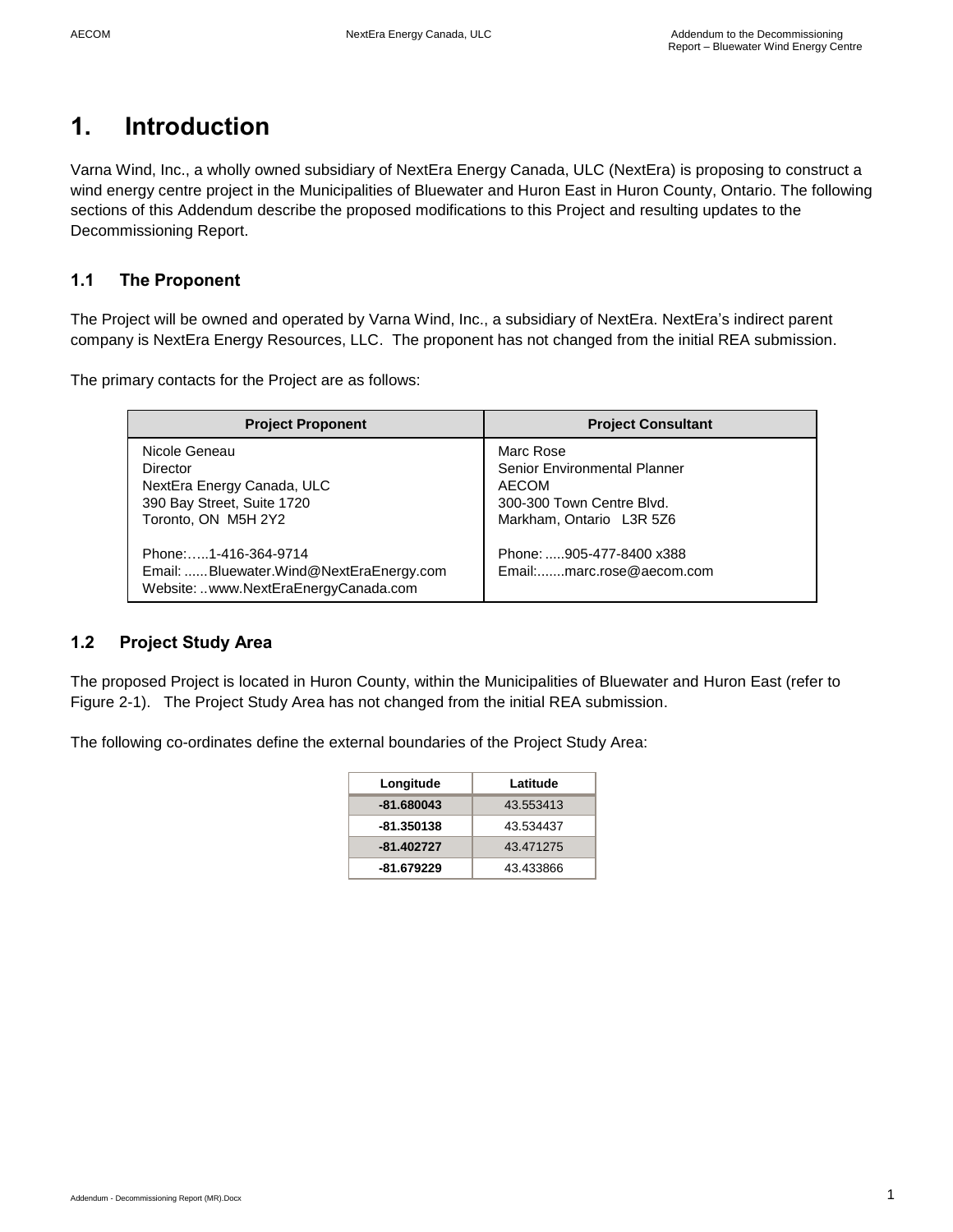# <span id="page-3-0"></span>**2. Proposed Project Modifications**

NextEra is proposing modifications to the Project. These proposed Project modifications are summarized in Table 2- 1 and Figure 2-1.

Table 2-1 summarizes and documents the following about each of the proposed modifications:

- 1. A description of the modification and a rationale for why the modification is proposed; and
- 2. New potential environmental effects and corresponding mitigation measures.

Figure 2-1 illustrates the modified Project Location.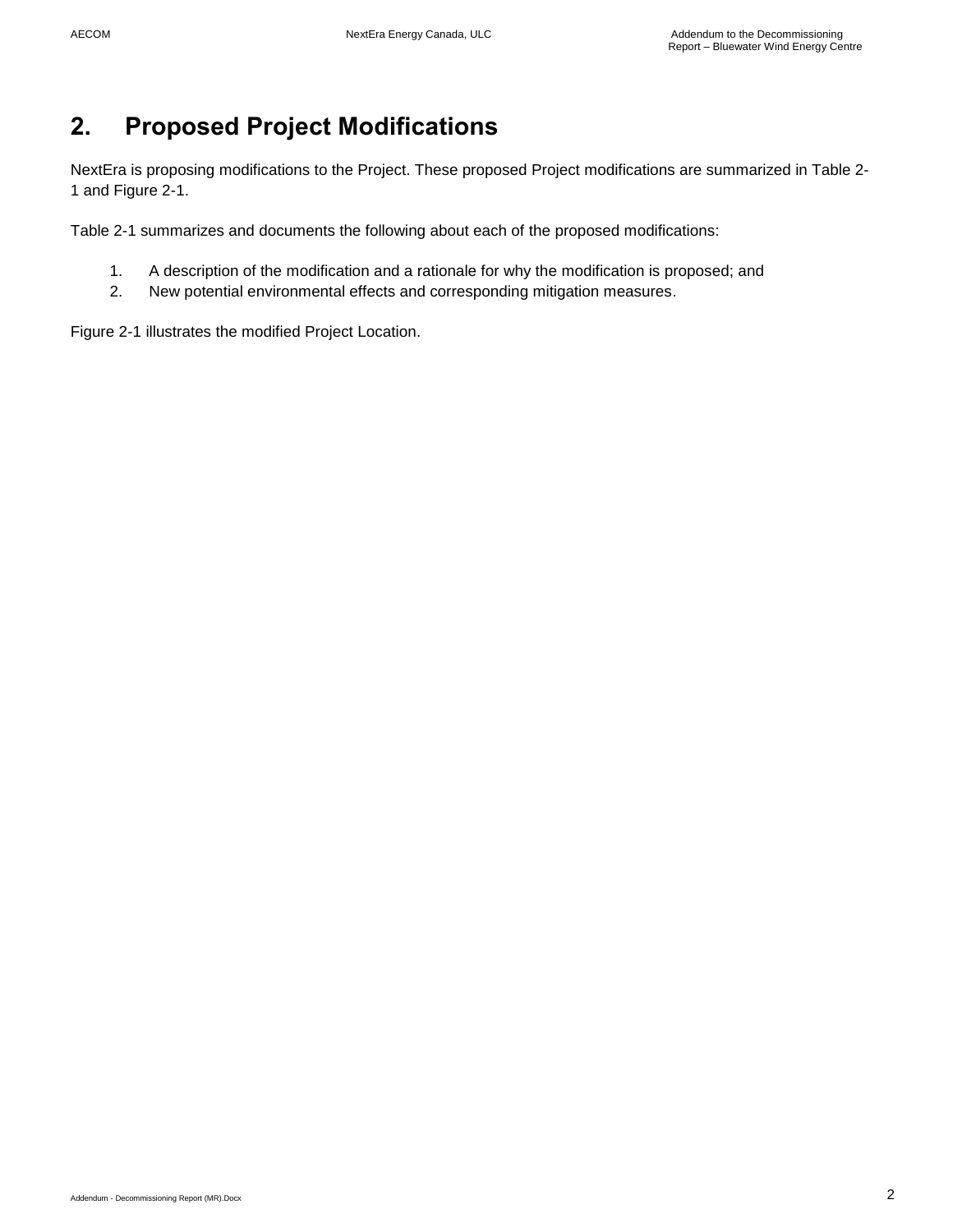**Tral Heritage:** age 3 assessment of Locations 33 and 34.

### **Table 2-1 Summary of Project Modifications**

 For Amphibian Woodland Breeding Habitat AWO-12 (if determined to be significant), mitigation measures will be the same as described in the approved NHA for other access roads proposed near amphibian woodland breeding habitat tures (Section 5.4).

<span id="page-4-0"></span>

| Label on<br>Figure 2-1 | <b>Proposed Modification</b>                                                                                                                                               | <b>Rationale for Proposed Modification</b>                                                                                                                                                                                                                                                        | <b>New Potential Environmental Effects</b>                                                                                                                                                                                                                                                                                                                                                                                                                                                                                                                                                                                                                                                                                                                                                                                                                                                                                                                                                                                          |                                                    |
|------------------------|----------------------------------------------------------------------------------------------------------------------------------------------------------------------------|---------------------------------------------------------------------------------------------------------------------------------------------------------------------------------------------------------------------------------------------------------------------------------------------------|-------------------------------------------------------------------------------------------------------------------------------------------------------------------------------------------------------------------------------------------------------------------------------------------------------------------------------------------------------------------------------------------------------------------------------------------------------------------------------------------------------------------------------------------------------------------------------------------------------------------------------------------------------------------------------------------------------------------------------------------------------------------------------------------------------------------------------------------------------------------------------------------------------------------------------------------------------------------------------------------------------------------------------------|----------------------------------------------------|
| A                      | A1:<br>Removal of Turbine 20 and associated access<br>road and collection line, and provision of new<br>access road to Turbine 19                                          | Land owner no longer participating in project.                                                                                                                                                                                                                                                    | None - no new natural heritage or water body features within 120 m; area previously N/A<br>studied for cultural heritage.                                                                                                                                                                                                                                                                                                                                                                                                                                                                                                                                                                                                                                                                                                                                                                                                                                                                                                           |                                                    |
|                        | A2:<br>Addition of meteorological (met) tower and<br>associated infrastructure on private property                                                                         | The met tower is required to obtain critical data to ensure the safe and efficient<br>operation of the Project. As per amendment to O.Reg. 359/09, met towers are now<br>considered to be part of a renewable energy generation facility and therefore this<br>tower was added to the assessment. | None – no new natural heritage or water body features within 120 m; area previously N/A<br>studied for cultural heritage.                                                                                                                                                                                                                                                                                                                                                                                                                                                                                                                                                                                                                                                                                                                                                                                                                                                                                                           |                                                    |
|                        | A3.<br>Relocation of collection line to Turbine 19 (from<br>Turbine 21) - to travel west on north side of<br>private property and north in the Goshen Line<br>right-of-way | Relocation of the collection line is necessary following the removal of Turbine 20.                                                                                                                                                                                                               | Cultural Heritage:<br>• Locations 33 and 34 documented.                                                                                                                                                                                                                                                                                                                                                                                                                                                                                                                                                                                                                                                                                                                                                                                                                                                                                                                                                                             | Cultu<br>$\bullet$ Sta                             |
| в                      | <b>B1:</b><br>Relocation of access road to Turbine 9 - to be<br>minor shift to disturbance area associated with<br>Turbine 10                                              | As per land owner request for relocation of access road.<br>relocated to south side of private property - and Minimize impacts to current land use and agricultural practices.                                                                                                                    | None – no new natural heritage or water body features within 120 m; area previously N/A<br>studied for cultural heritage.                                                                                                                                                                                                                                                                                                                                                                                                                                                                                                                                                                                                                                                                                                                                                                                                                                                                                                           |                                                    |
|                        | <b>B2:</b><br>Addition of met tower and associated<br>infrastructure on private property                                                                                   | The met tower is required to obtain critical data to ensure the safe and efficient<br>operation of the Project. As per amendment to O.Reg. 359/09, met towers are now<br>considered to be part of a renewable energy generation facility and therefore this<br>tower was added to the assessment. | None – no new natural heritage or water body features within 120 m; area previously N/A<br>studied for cultural heritage.                                                                                                                                                                                                                                                                                                                                                                                                                                                                                                                                                                                                                                                                                                                                                                                                                                                                                                           |                                                    |
| $\mathbf{C}$           | $C1$ :<br>Realignment of access road and collection line<br>to Turbine 17 - to travel directly back from<br><b>Bronson Line</b>                                            | As per land owner request for separate access road.<br>Minimize impacts to current land use and agricultural practices.                                                                                                                                                                           | None - no new natural heritage or water body features within 120 m; area previously N/A<br>studied for cultural heritage.                                                                                                                                                                                                                                                                                                                                                                                                                                                                                                                                                                                                                                                                                                                                                                                                                                                                                                           |                                                    |
|                        | $C2$ :<br>Addition of crane path between Turbines 17<br>and 18 (located primarily within footprint of<br>infrastructure that is being removed)                             | Proposed to reduce cost of construction.                                                                                                                                                                                                                                                          | None - no new natural heritage or water body features within 120 m; area previously N/A<br>studied for cultural heritage.                                                                                                                                                                                                                                                                                                                                                                                                                                                                                                                                                                                                                                                                                                                                                                                                                                                                                                           |                                                    |
|                        | C3:<br>Realignment of access road and collection line<br>to Turbine 18 - to travel directly back from<br><b>Bronson Line</b>                                               | As per land owner request for separate access road.<br>Minimize impacts to current land use and agricultural practices.                                                                                                                                                                           | Natural Heritage:<br>• Access road proposed within 120 m of natural area 450. Feature previously<br>studied; identified as Significant Woodland (Woodland E) and Generalized<br>Candidate Significant Wildlife Habitat (Amphibian Woodland Breeding Habitat and<br>Habitat for Species of Conservation Concern). Feature treated as Significant<br>Amphibian Woodland Breeding Habitat (AWO-12) with commitment to complete<br>pre-construction evaluation of significance studies. New potential effects<br>associated with access road construction near this feature include:<br>• Accidental intrusion into natural feature resulting in habitat damage;<br>• Disruption of amphibians moving to breeding pools and home range;<br>• Possible indirect effects on breeding pool condition through changes to surface<br>water drainage patterns resulting from access road construction; and<br>• Risk of mortality to amphibians moving between breeding pools and home range<br>due to vehicular collisions along access road | Natur<br>$\bullet$ For<br>sigi<br><b>NH</b><br>fea |
|                        | C4.<br>Realignment of collection line at Bronson Line /<br>Kippen Road to follow Bronson Line right of<br>way                                                              | Land owner no longer participating in project.                                                                                                                                                                                                                                                    | None – no new natural heritage or water body features within 120 m; area previously $ N/A $<br>studied for cultural heritage.                                                                                                                                                                                                                                                                                                                                                                                                                                                                                                                                                                                                                                                                                                                                                                                                                                                                                                       |                                                    |
| D                      | Realignment of access road to Turbine 31 - to<br>travel directly back from Blind Line                                                                                      | As per land owner request for realignment of access road.<br>Minimize impacts to current land use and agricultural practices.                                                                                                                                                                     | None – no new natural heritage or water body features within 120 m; area previously N/A<br>studied for cultural heritage.                                                                                                                                                                                                                                                                                                                                                                                                                                                                                                                                                                                                                                                                                                                                                                                                                                                                                                           |                                                    |

Natural Heritage: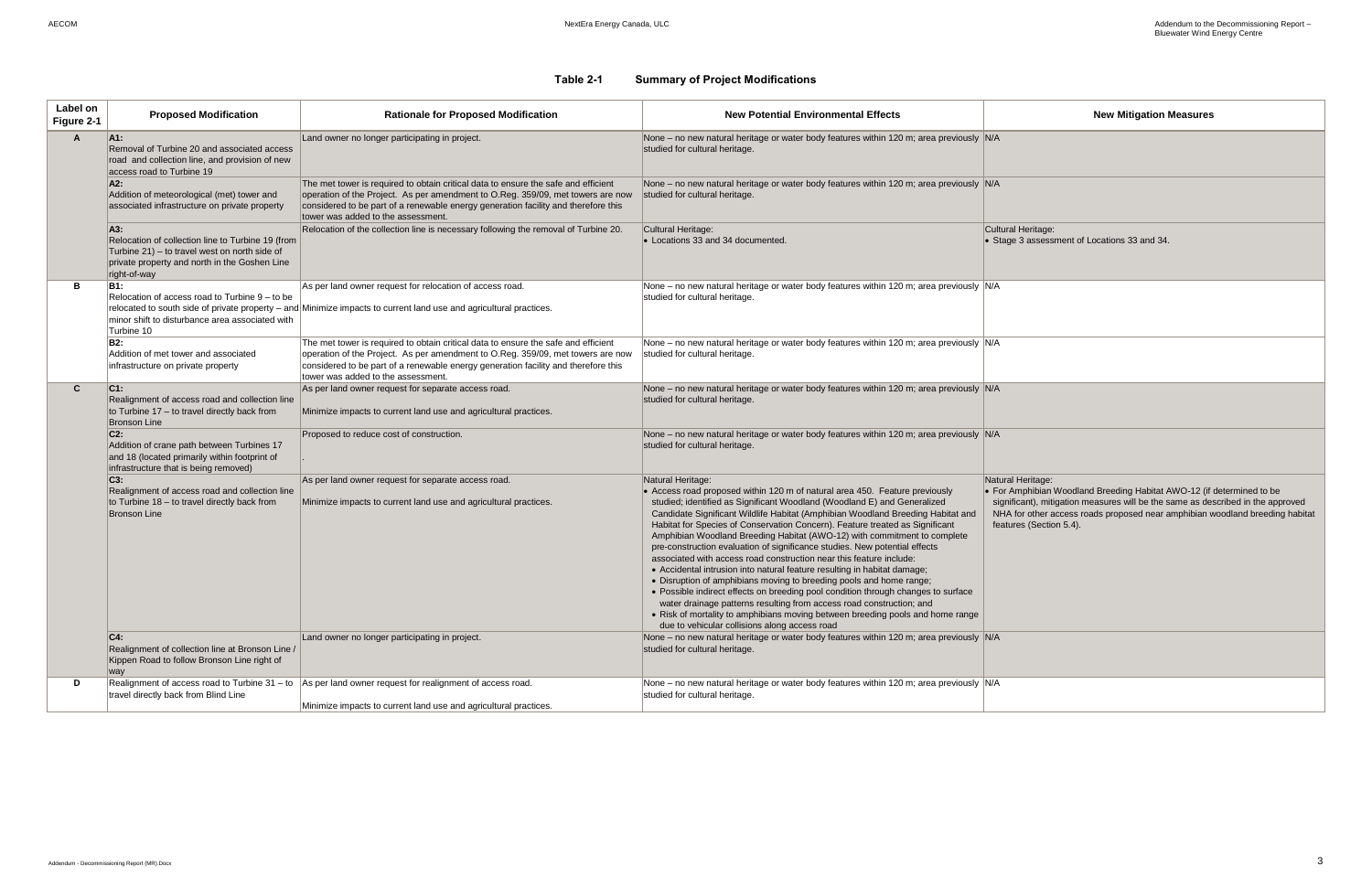#### Heritage:

Significant Woodland K, Amphibian Woodland Breeding Habitat AWO-06 (if mined to be significant) and Generalized Candidate Significant Wildlife tat in natural area 487, additional mitigation measures included in the EIS that he same as described in the approved NHA for collection line installation via tional drilling beneath other Significant Woodlands (Section 5.5) and eralized Candidate Significant Wildlife Habitat (Section 5.3.2.1).

Bodies:

ect maintenance of machinery.

- nize vehicle traffic on exposed soils and sensitive slopes.
- le facilities where contaminants are handled at least 30 m away from water bodies. lop and implement an erosion and sediment control plan.
- lop a spill response plan.
- rol soil / water contamination through best management practices.
- luct all drilling by licensed drillers in accordance with Ontario Water Resources R.S.O. 1990.
- te drill entry and exit pits at least 30 m from water bodies.
- ect drill cuttings as they are generated, and place in a soil bin or bag for off-site disposal.
	- Ire drill depth is at an appropriate depth below the water body to reduce the of a 'frac-out'.
	- tor water bodies for signs of surface disturbance.
	- lop a 'frac-out' contingency plan.

**Heritage:** 

- blish an area of forest equal in area to the cleared area through tree planting management (e.g., in partnership with a local Conservation Authority). Details e afforestation plan will be provided to MNR in a Compensation Plan. orm vegetation clearing for construction outside of the breeding bird season bat maternal period (May 1 to July 31). If this is not possible, MNR will be
- ulted regarding mitigation measures that may be required.
- arly stake area to be cleared.
- trees with a chainsaw toward the construction area to reduce damage to cent vegetation being retained.
- aged tree roots will be cut clean as soon as possible and exposed roots red in approved topsoil. This work to be carried out under supervision of an rist or Forester.
- bare a tree preservation plan which identifies specific trees to be removed and ther each tree contains a cavity suitable for potential use as a bat maternity colony. each suitable cavity tree to be removed, a bat house will be installed in the est suitable woodland habitat (the remainder of the woodland for the affected itat). Details will be determined through consultation with MNR.
- e removal will occur during daylight hours.
- edule vegetation clearing for operational maintenance to occur outside of the ding bird season (May 1 to July 31). Undertake active nest surveys if tation removal must take place during this period.

#### **Table 2-1 Summary of Project Modifications**

| Label on<br>Figure 2-1 | <b>Proposed Modification</b>                                                                | <b>Rationale for Proposed Modification</b>                                                                           | <b>New Potential Environmental Effects</b>                                                                                                                                                                                                                                                                                                                                                                                                                                                                                                                                                                                                                                                                                                                                                                                                                                                                                                                                                                                                                                                                                                                                                                                       |                                                                                                                                                                                                                                                                     |
|------------------------|---------------------------------------------------------------------------------------------|----------------------------------------------------------------------------------------------------------------------|----------------------------------------------------------------------------------------------------------------------------------------------------------------------------------------------------------------------------------------------------------------------------------------------------------------------------------------------------------------------------------------------------------------------------------------------------------------------------------------------------------------------------------------------------------------------------------------------------------------------------------------------------------------------------------------------------------------------------------------------------------------------------------------------------------------------------------------------------------------------------------------------------------------------------------------------------------------------------------------------------------------------------------------------------------------------------------------------------------------------------------------------------------------------------------------------------------------------------------|---------------------------------------------------------------------------------------------------------------------------------------------------------------------------------------------------------------------------------------------------------------------|
| E.                     | Realignment of collection line between<br>Turbines 13, 14 and 24                            | Land owner no longer participating in project                                                                        | Natural Heritage:<br>Collection line proposed to be installed beneath natural area 487 via directional<br>drilling. Feature previously studied; identified as Significant Woodland (Woodland K),<br>Candidate Significant Amphibian Woodland Breeding Habitat (AWO-06), and<br>Generalized Candidate Significant Wildlife Habitat (Bat Maternity Colony, Mature<br>Forest Stand, and Habitat for Species of Conservation Concern). New potential<br>environmental effects associated with collection line installation under these features:<br>• Potential for unplanned intrusion into Significant Woodland Feature K in event of  •<br>equipment malfunction due to installation of collection line via horizontal<br>directional drilling; and<br>• Potential for unplanned intrusion into Significant Amphibian Woodland Breeding<br>Habitat (AWO-06) and Generalized Candidate Significant Wildlife Habitat in<br>natural area 487 in the event of equipment malfunction due to installation of<br>collection line via horizontal directional drilling.                                                                                                                                                                    | Natural<br>$\bullet$ For S<br>deter<br>Habit<br>are th<br>direc<br>Gene                                                                                                                                                                                             |
|                        |                                                                                             |                                                                                                                      | <b>Water Bodies:</b><br>• Effects associated with new crossing of a water body include:<br>• Release of pressurized drilling fluids into watercourses from fractures in<br>substrate (also known as 'frac-out').<br>• Change to groundwater flow patterns, which may affect groundwater discharge<br>to watercourses.<br>• Increase in erosion and sedimentation from the entry and exit drill holes required<br>for the directional drilling activities.<br>• Release / discharge of sediment laden runoff from the construction area.<br>• Soil/water contamination by oils, grease and other materials from accidental<br>spills and release of contaminants from equipment.                                                                                                                                                                                                                                                                                                                                                                                                                                                                                                                                                  | Water I<br>$\bullet$ Corre<br>• Minin<br>$\bullet$ Locat<br>$\bullet$ Deve<br>$\bullet$ Deve<br>$\bullet$ Conti<br>$\bullet$ Conc<br>Act, R<br>$\bullet$ Loca<br>• Colle<br>dispo<br>$\bullet$ Ensu<br>risk c<br>• Moni<br>$\bullet$ Deve                           |
| F.                     | F1:<br>Relocation of transmission line from municipal<br>right-of-way onto private property | Landowner has agreed to participate in project.<br>Avoid conflicts with existing infrastructure in the right-of-way. | None - no new natural heritage or water body features within 120 m; area previously N/A<br>studied for cultural heritage.                                                                                                                                                                                                                                                                                                                                                                                                                                                                                                                                                                                                                                                                                                                                                                                                                                                                                                                                                                                                                                                                                                        |                                                                                                                                                                                                                                                                     |
|                        | F2:<br>Relocation of transmission line from municipal<br>right-of-way onto private property | Landowner has agreed to participate in project.<br>Avoid conflicts with existing infrastructure in the right-of-way. | Natural Heritage:<br>• Transmission line is proposed within natural area 514 (vegetation removal<br>required). New site investigation and evaluation of significance studies completed;<br>feature confirmed to be a Significant Woodland (Woodland AJ) and treated as a<br>Significant Bat Maternity Colony (BMC-15) with commitment to complete pre-<br>construction evaluation of significance studies. New potential effects associated<br>with tree removal in these features include:<br>• Loss of up to 0.1 ha of forest cover in Significant Woodland Feature AJ;<br>• Clearing of vegetation for maintenance of the transmission line, resulting in<br>accidental damage to Significant Woodland AJ;<br>. Displacement and/or mortality of nursing female and juvenile bats resulting from<br>vegetation clearing for transmission line construction within Bat Maternity Colony<br><b>BMC-15:</b><br>• Removal of confirmed significant cavity trees or other suitable cavity trees<br>resulting from vegetation clearing for the transmission line within Bat Maternity<br>Colony BMC-15; and<br>• Noise disturbance to and/or avoidance behaviour of bats during construction<br>within Bat Maternity Colony BMC-15. | Natural<br>$\bullet$ Estat<br>and r<br>of the<br>• Perfo<br>and b<br>cons<br>• Clear<br>$\bullet$ Fell t<br>adjac<br>$\bullet$ Dama<br>cover<br>Arbor<br>• Prepa<br>wheth<br>$\bullet$ For e<br>close<br>habit<br>$\bullet$ Tree<br>$\bullet$ Sche<br>breed<br>vege |
|                        | F3:<br>Relocation of transmission line from municipal<br>right-of-way onto private property | Landowner has agreed to participate in project.<br>Avoid conflicts with existing infrastructure in the right-of-way. | None – no new natural heritage or water body features within 120 m; area previously N/A<br>studied for cultural heritage.                                                                                                                                                                                                                                                                                                                                                                                                                                                                                                                                                                                                                                                                                                                                                                                                                                                                                                                                                                                                                                                                                                        |                                                                                                                                                                                                                                                                     |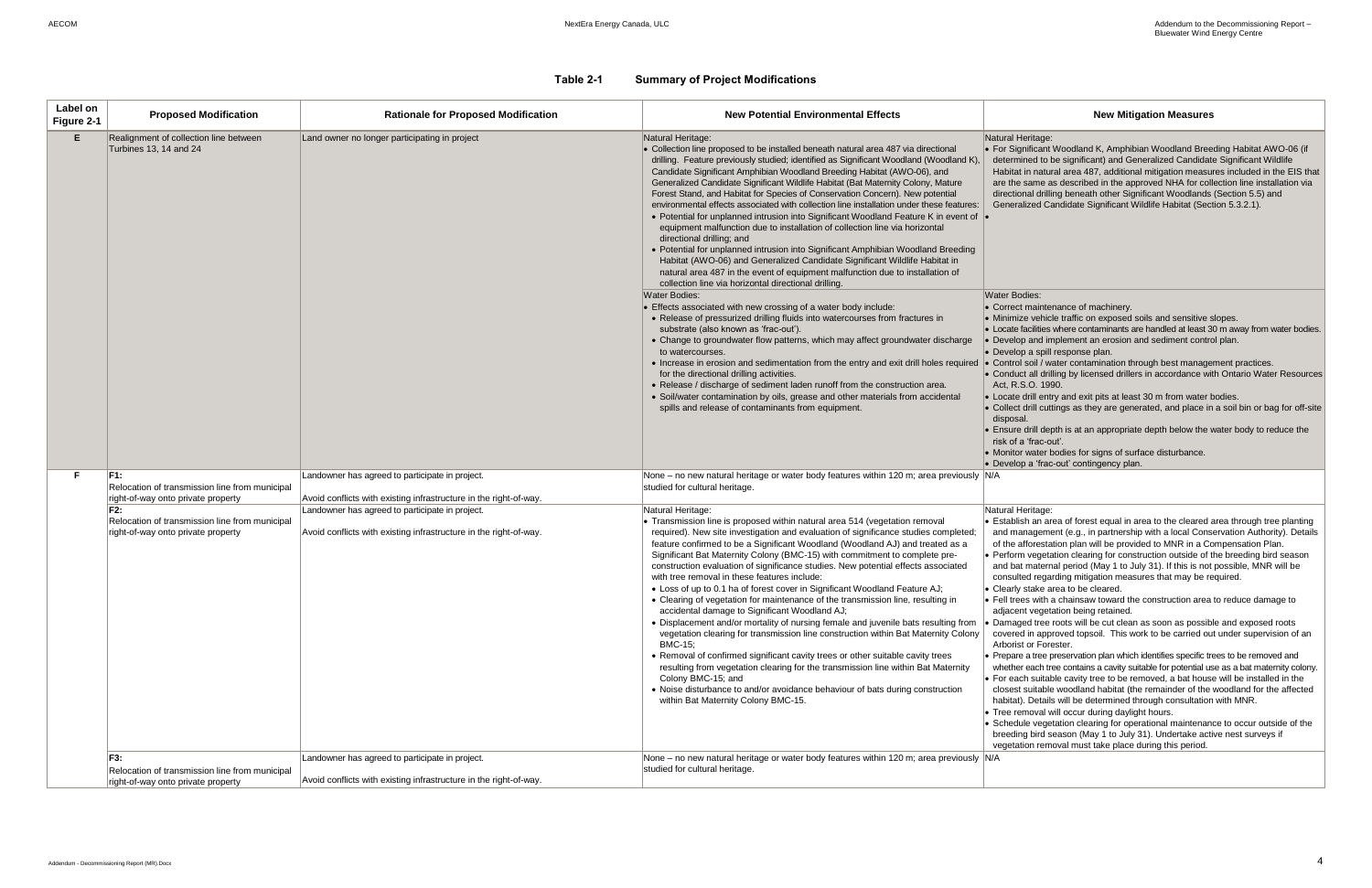ral Heritage:

tablish an area of forest equal in area to the cleared area through tree planting d management (e.g., in partnership with a local Conservation Authority). Details the afforestation plan will be provided to MNR in a Compensation Plan.

rform vegetation clearing for construction outside of the breeding bird season ay 1 to July 31). If this is not possible:

#### **Table 2-1 Summary of Project Modifications**

naintain a 20 m buffer around any active Red-headed Woodpecker nest within which no vegetation removal will occur; and

 MNR will be consulted regarding mitigation measures that may be required. arly stake area to be cleared.

I trees with a chainsaw toward the construction area to reduce damage to acent vegetation being retained.

maged tree roots will be cut clean as soon as possible and exposed roots vered in approved topsoil. This work to be carried out under supervision of an orist or Forester.

himize the area of tree removal within the natural area to the extent possible. move trees by hand-held equipment and drag them out of the natural area to

himize soil disturbance. If possible, leave some woody debris to decompose naturally. y vehicles used within the natural area will have wide-based tires. Tracked nicles will be avoided.

hedule vegetation clearing for operational maintenance to occur outside of the eding bird season (May 1 to July 31). If vegetation clearing takes place during s timing window, nest searches will be conducted by qualified Biologist. ral Heritage:

tablish an area of forest equal in area to the cleared area through tree planting d management (e.g., in partnership with a local Conservation Authority). Details the afforestation plan will be provided to MNR in a Compensation Plan.

rform vegetation clearing for construction outside of the breeding bird season ay 1 to July 31). If this is not possible, MNR will be consulted regarding tigation measures that may be required.

early stake area to be cleared.

I trees with a chainsaw toward the construction area to reduce damage to jacent vegetation being retained.

maged tree roots will be cut clean as soon as possible and exposed roots vered in approved topsoil. This work to be carried out under supervision of an borist or Forester.

hedule vegetation clearing for operational maintenance to occur outside of the eding bird season (May 1 to July 31). Undertake active nest surveys if getation removal must take place during this period.

Iral Heritage:

age 3 assessment of Location 29.

ral Heritage:

| Label on<br>Figure 2-1 | <b>Proposed Modification</b>                                                                                        | <b>Rationale for Proposed Modification</b>                                                                           | <b>New Potential Environmental Effects</b>                                                                                                                                                                                                                                                                                                                                                                                                                                                                                                                                                                                                                                                                                                                                                                                                                                                                                                                                                                                                                                                                                                                                                                                                                                                    |                                                                                                                                                                                                                 |
|------------------------|---------------------------------------------------------------------------------------------------------------------|----------------------------------------------------------------------------------------------------------------------|-----------------------------------------------------------------------------------------------------------------------------------------------------------------------------------------------------------------------------------------------------------------------------------------------------------------------------------------------------------------------------------------------------------------------------------------------------------------------------------------------------------------------------------------------------------------------------------------------------------------------------------------------------------------------------------------------------------------------------------------------------------------------------------------------------------------------------------------------------------------------------------------------------------------------------------------------------------------------------------------------------------------------------------------------------------------------------------------------------------------------------------------------------------------------------------------------------------------------------------------------------------------------------------------------|-----------------------------------------------------------------------------------------------------------------------------------------------------------------------------------------------------------------|
| G                      | G1:<br>Relocation of transmission line from municipal<br>right-of-way onto private property                         | Landowner has agreed to participate in project.<br>Avoid conflicts with existing infrastructure in the right-of-way. | None – no new natural heritage or water body features within 120 m; area previously N/A<br>studied for cultural heritage.                                                                                                                                                                                                                                                                                                                                                                                                                                                                                                                                                                                                                                                                                                                                                                                                                                                                                                                                                                                                                                                                                                                                                                     |                                                                                                                                                                                                                 |
|                        | G2:<br>Relocation of transmission line from municipal<br>right-of-way onto private property                         | Landowner has agreed to participate in project.<br>Avoid conflicts with existing infrastructure in the right-of-way. | <b>Water Bodies:</b><br>• No effects provided that transmission poles are set back 10-15 m from top of bank.                                                                                                                                                                                                                                                                                                                                                                                                                                                                                                                                                                                                                                                                                                                                                                                                                                                                                                                                                                                                                                                                                                                                                                                  | N/A                                                                                                                                                                                                             |
|                        | G3:<br>Relocation of transmission line from municipal<br>right-of-way onto private property                         | Landowner has agreed to participate in project.<br>Avoid conflicts with existing infrastructure in the right-of-way. | None - no new natural heritage or water body features within 120 m; area previously N/A<br>studied for cultural heritage.                                                                                                                                                                                                                                                                                                                                                                                                                                                                                                                                                                                                                                                                                                                                                                                                                                                                                                                                                                                                                                                                                                                                                                     |                                                                                                                                                                                                                 |
| н                      | Relocation of transmission line from municipal<br>right-of-way onto private property                                | Landowner has agreed to participate in project.<br>Avoid conflicts with existing infrastructure in the right-of-way. | None – no new natural heritage or water body features within 120 m; area previously N/A<br>studied for cultural heritage.                                                                                                                                                                                                                                                                                                                                                                                                                                                                                                                                                                                                                                                                                                                                                                                                                                                                                                                                                                                                                                                                                                                                                                     |                                                                                                                                                                                                                 |
| т                      | $\mathbf{I1}$ :<br>Relocation of transmission line from municipal<br>right-of-way onto private property             | Landowner has agreed to participate in project.<br>Avoid conflicts with existing infrastructure in the right-of-way. | Natural Heritage:<br>• None - no new natural heritage features within 120 m.<br><b>Water Bodies:</b><br>• No effects provided that transmission poles are set back 10-15 m from top of bank.                                                                                                                                                                                                                                                                                                                                                                                                                                                                                                                                                                                                                                                                                                                                                                                                                                                                                                                                                                                                                                                                                                  | N/A                                                                                                                                                                                                             |
|                        | 12:<br>Relocation of transmission line from municipal<br>right-of-way onto private property                         | Landowner has agreed to participate in project.<br>Avoid conflicts with existing infrastructure in the right-of-way. | Natural Heritage:<br>• Transmission line is proposed within natural area 551 (vegetation removal<br>required). New site investigation and evaluation of significance studies completed;<br>feature confirmed to be a Significant Woodland (Woodland AO) and Habitat for<br>Bird Species of Conservation Concern (Red-Headed Woodpecker) (SCB-02). New  .<br>potential effects associated with tree removal in these features include:<br>• Loss of up to 0.2 ha of forest cover in Significant Woodland Feature AO;<br>. Clearing of vegetation for maintenance of the transmission line, resulting in<br>accidental damage to Significant Woodland AO;<br>• Removal of vegetation (up to 0.1 ha) within significant feature resulting in habitat • Cle<br>damage from clearing for transmission line in Red-headed Woodpecker Habitat . Fell<br>Feature SCB-02;<br>• Red-Headed Woodpecker Breeding Habitat Feature (SCB-02) may be disturbed • Dar<br>by routine maintenance of the transmission line corridor; and<br>. Noise disturbance to breeding Red-headed Woodpeckers during transmission<br>line construction within Red-headed Woodpecker Habitat Feature SCB-02.<br><b>Water Bodies:</b><br>• No effects provided that transmission poles are set back 10-15 m from top of bank. | Natur<br>$\bullet$ Esta<br>and<br>of th<br>Per<br>(Ma<br>$\bullet$ m<br>W<br>$\bullet$ M<br>adja<br>COV<br>Arb<br>$\bullet$ Min<br>$\bullet$ Ren<br>min<br>$\bullet$ Any<br>veh<br>$\bullet$ Sch<br>bre<br>this |
| J                      | J1:<br>Relocation of transmission line from municipal<br>right-of-way onto private property                         | Landowner has agreed to participate in project.<br>Avoid conflicts with existing infrastructure in the right-of-way. | Natural Heritage:<br>• Transmission line is proposed within natural area 555. New site investigation and<br>evaluation of significance studies completed; feature confirmed to be a Significant<br>Woodland (Woodland AP). New potential effects associated with tree removal in<br>this feature include:<br>• Loss of up to 0.2 ha of forest cover in Significant Woodland Feature AP; and<br>• Clearing of vegetation for maintenance of the transmission line, resulting in<br>accidental damage to Significant Woodland AP.<br>Cultural Heritage:<br>• Location 29 documented.                                                                                                                                                                                                                                                                                                                                                                                                                                                                                                                                                                                                                                                                                                            | Natur<br>$\cdot$ Esta<br>and<br>of tl<br>$\bullet$ Per<br>(Ma<br>miti<br>$\bullet$ Cle<br>$\bullet$ Fell<br>adja<br>• Dar<br>COV<br>Arb<br>$\bullet$ Sch<br>bre<br>veg<br>Cultur<br>$\bullet$ Sta               |
|                        | J2:<br>Relocation of transmission line from municipal<br>right-of-way to follow unopened municipal right-<br>of-way | Avoid conflicts with existing infrastructure in the right-of-way.                                                    | Natural Heritage:<br>• Transmission line is proposed within natural area 582. New site investigation and $\cdot$ N/A<br>evaluation of significance studies completed; not a significant feature.<br>Water Bodies:<br>• No effects provided that transmission poles are set back 10-15 m from top of bank.                                                                                                                                                                                                                                                                                                                                                                                                                                                                                                                                                                                                                                                                                                                                                                                                                                                                                                                                                                                     | Natur                                                                                                                                                                                                           |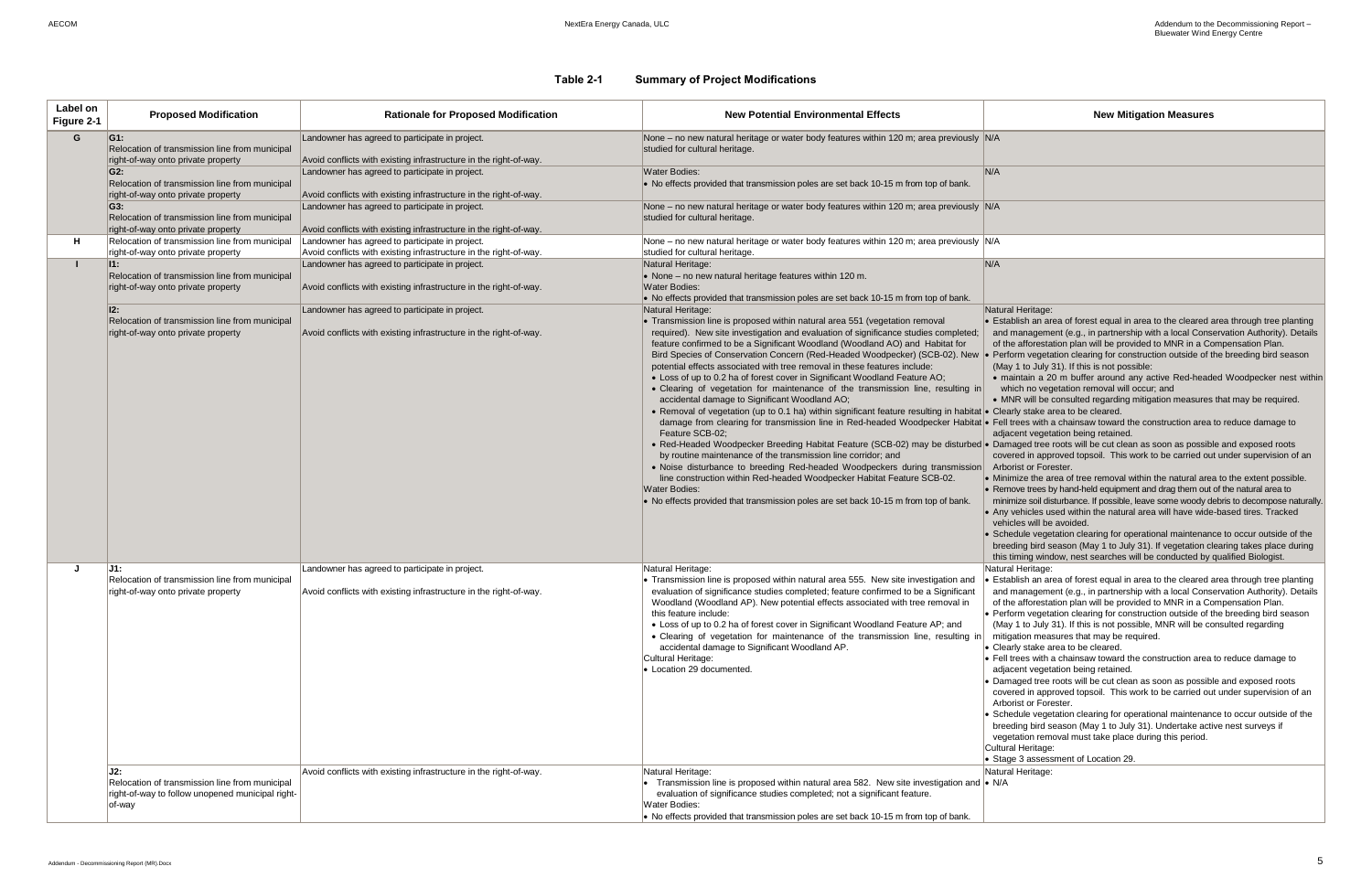### **Table 2-1 Summary of Project Modifications**

| Label on<br>Figure 2-1 | <b>Proposed Modification</b>                                                                            | <b>Rationale for Proposed Modification</b>                                                                           | <b>New Potential Environmental Effects</b>                                                                                                          |      |
|------------------------|---------------------------------------------------------------------------------------------------------|----------------------------------------------------------------------------------------------------------------------|-----------------------------------------------------------------------------------------------------------------------------------------------------|------|
| K                      | K <sub>1:</sub><br>Relocation of transmission line from municipal<br>right-of-way onto private property | Landowner has agreed to participate in project.<br>Avoid conflicts with existing infrastructure in the right-of-way. | None – no new natural heritage or water body features within 120 m. Area<br>subsequently studied for cultural heritage - no new resources affected. | N/A  |
|                        | K2:<br>Relocation of transmission line from municipal<br>right-of-way onto private property             | Landowner has agreed to participate in project.<br>Avoid conflicts with existing infrastructure in the right-of-way. | <b>Water Bodies:</b><br>• No effects provided that transmission poles are set back 10-15 m from top of bank.                                        | N/A  |
|                        | K3:<br>Relocation of transmission line from municipal<br>right-of-way onto private property             | Landowner has agreed to participate in project.<br>Avoid conflicts with existing infrastructure in the right-of-way. | None – no new natural heritage or water body features within 120 m; area previously N/A<br>studied for cultural heritage.                           |      |
|                        | Relocation of transmission line from municipal<br>right-of-way onto private property                    | Landowner has agreed to participate in project.<br>Avoid conflicts with existing infrastructure in the right-of-way. | Water Bodies:<br>$\bullet$ No effects provided that transmission poles are set back 10-15 m from top of bank.                                       | IN/A |
| M                      | Relocation of Point of Interconnect (POI) from<br>Seaforth substation property to private property      | Land owner agreed to participate in the project<br>Avoid conflicts with existing infrastructure.                     | None - no new natural heritage or water body features within 120 m; area previously N/A<br>studied for cultural heritage.                           |      |
| N                      | Relocation of substation within the same<br>property parcel                                             | Original location was in a floodplain.                                                                               | None – no new natural heritage or water body features within 120 m; area previously N/A<br>studied for cultural heritage.                           |      |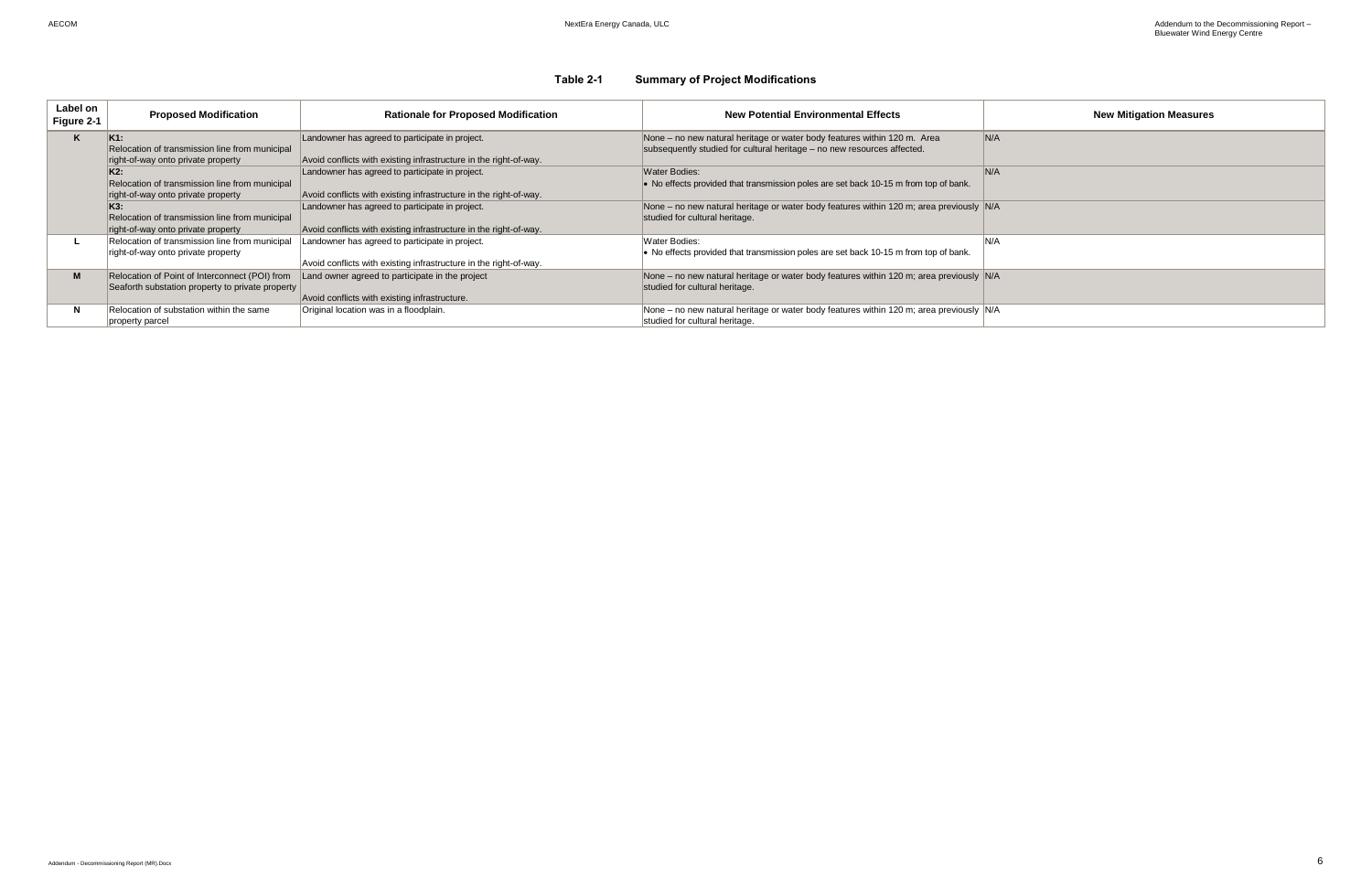<span id="page-8-0"></span>**Figure 2-1 Modified Project Location**